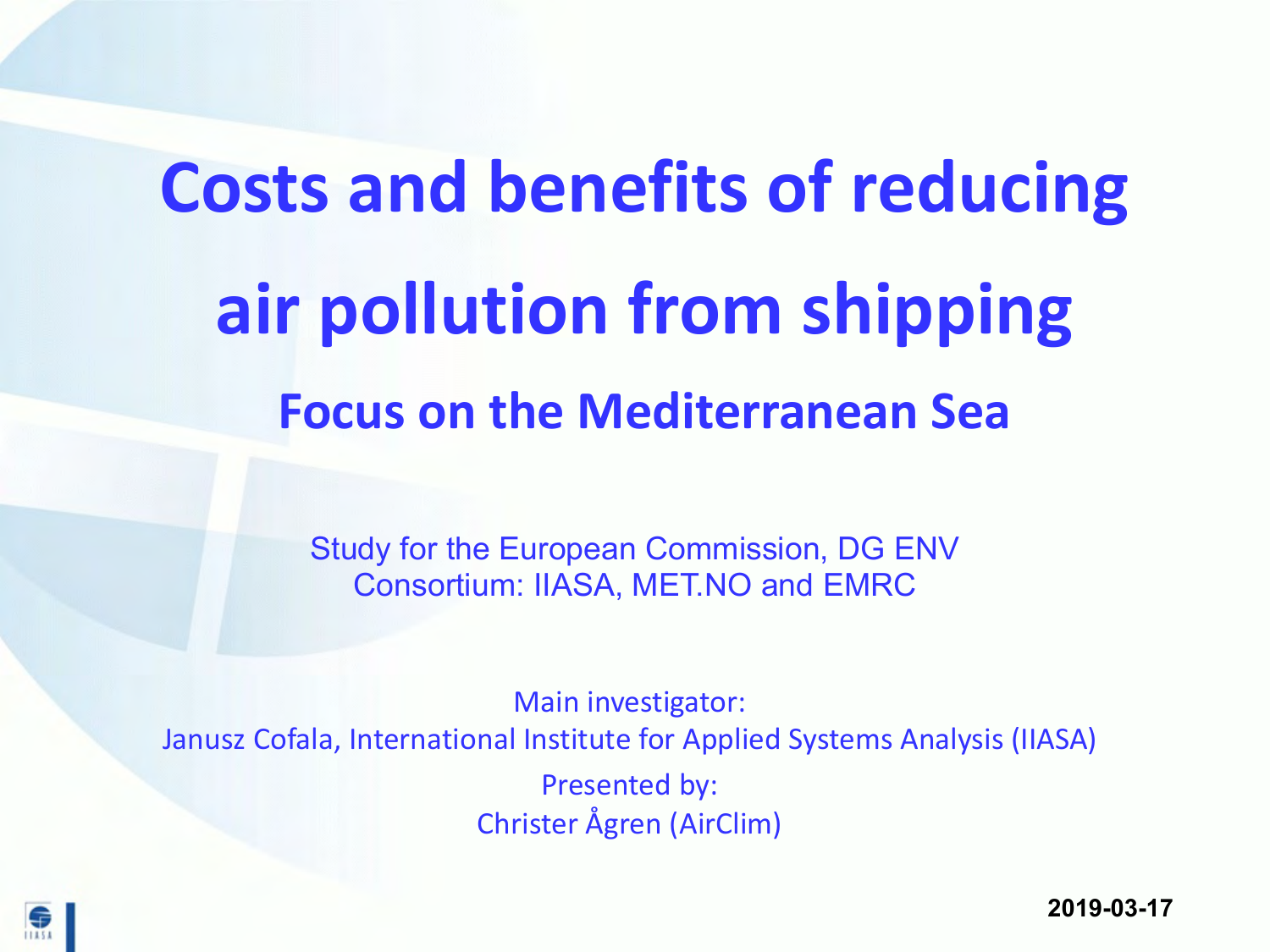# **Shipping routes and SO<sub>2</sub> emissions around Europe (2015)**<br>Emissions of SO2 from ships in 2015



*Source: FMI STEAMv3 2017*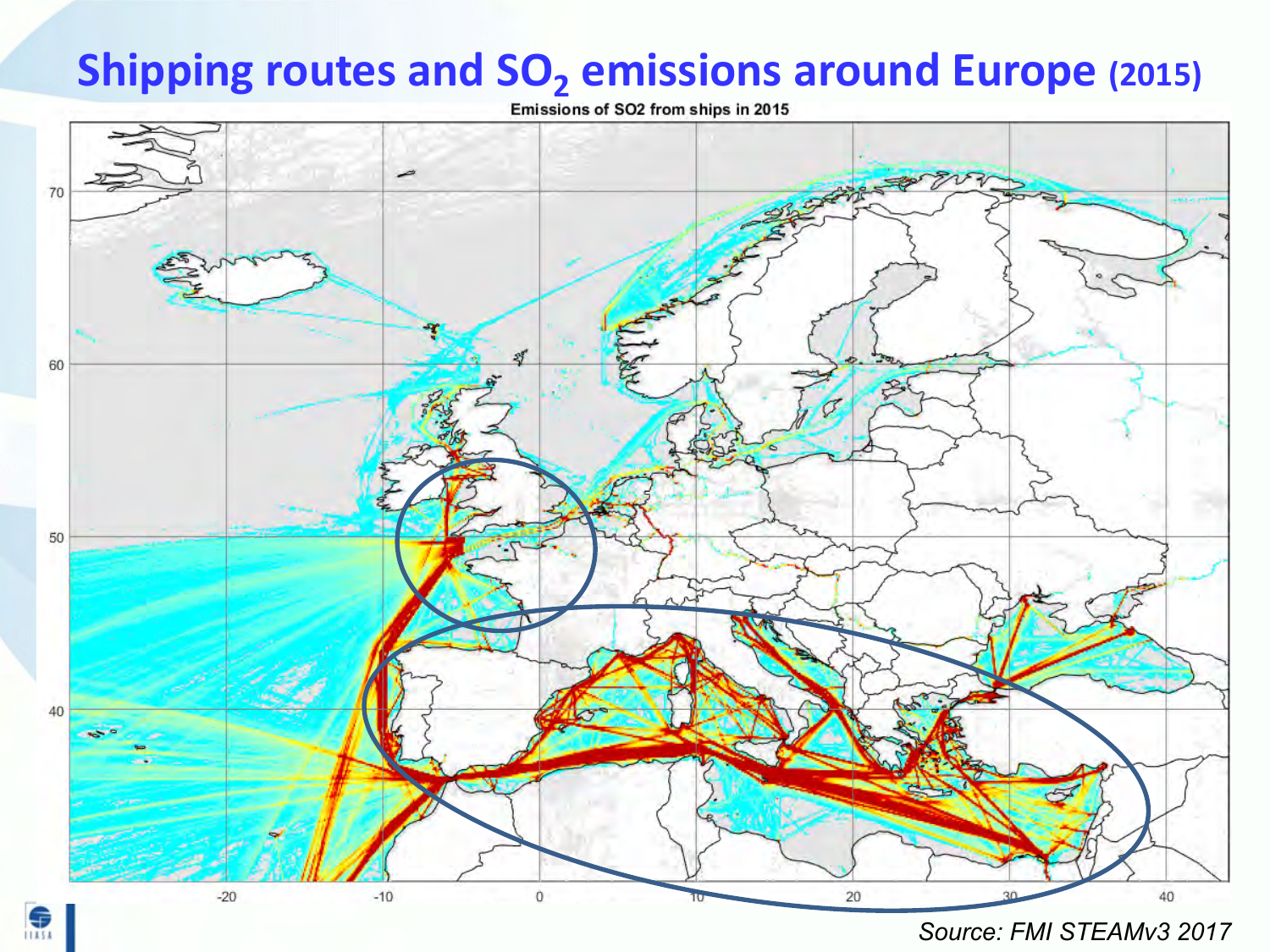# **Health impacts from ship air pollution**  $\Leftrightarrow$ **Premature mortality due to fine particles (PM<sub>2.5</sub>)**

- Ships contribute  $^{\sim}4\%$  to ambient PM<sub>2.5</sub> concentrations in EU-28 6-8% in Greece, Italy, Turkey, a.o. >10% Portugal, Spain, Cyprus and Malta
- ~12,000 premature deaths annually in EU-28 related to air pollutant emissions from international shipping in 2015
- ~50% of health damage occur in coastal areas, but long-range transport of PM and precursor gases => impacts also inland
- The global 0.5% sulphur limit in 2020 =>  $\sim$  30% reduction. **But** then increasing again as traffic volumes increase.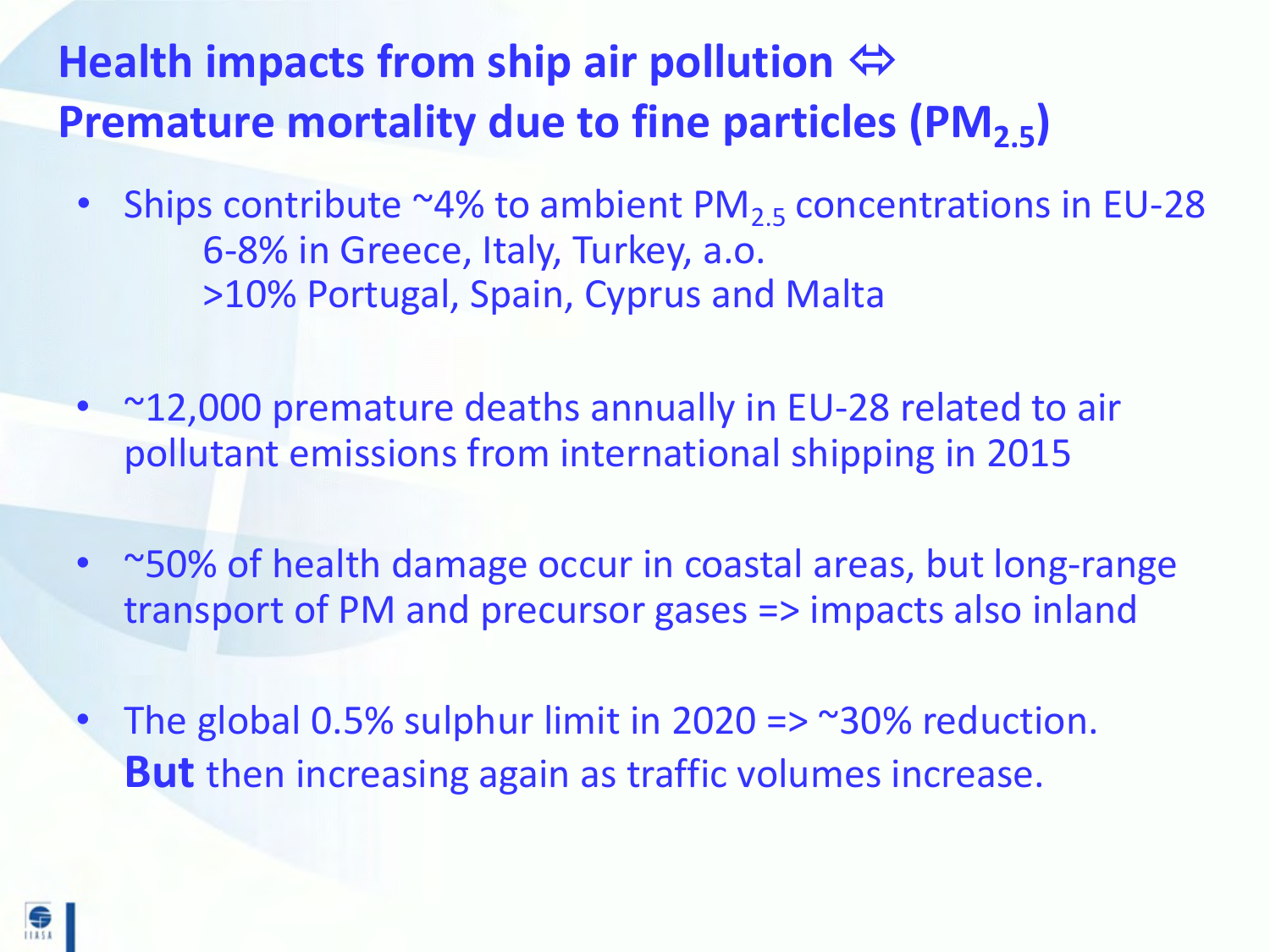### **Investigate the following cases**

| <b>Current</b><br>legislation (CLE)          | 0.1%S at (EU) ports;<br>0.5%S global 2020 |                  |
|----------------------------------------------|-------------------------------------------|------------------|
| <b>Further emission</b><br>control scenarios | $SO_{x}$ -ECA                             | $NOx$ -ECA       |
| <b>SECA 12nm</b>                             | <b>EU waters/all waters</b>               | <b>No</b>        |
| <b>SECA</b>                                  | EU waters/all waters                      | No.              |
| <b>SECA/NECA</b>                             | <b>EU waters/all waters</b>               | <b>From 2025</b> |

#### **Fuel demand projections**

- "Baseline" (high: demand increases by 130% from 2015 to 2050)
- "With climate measures" (low: demand stabilizes 2015 to 2050)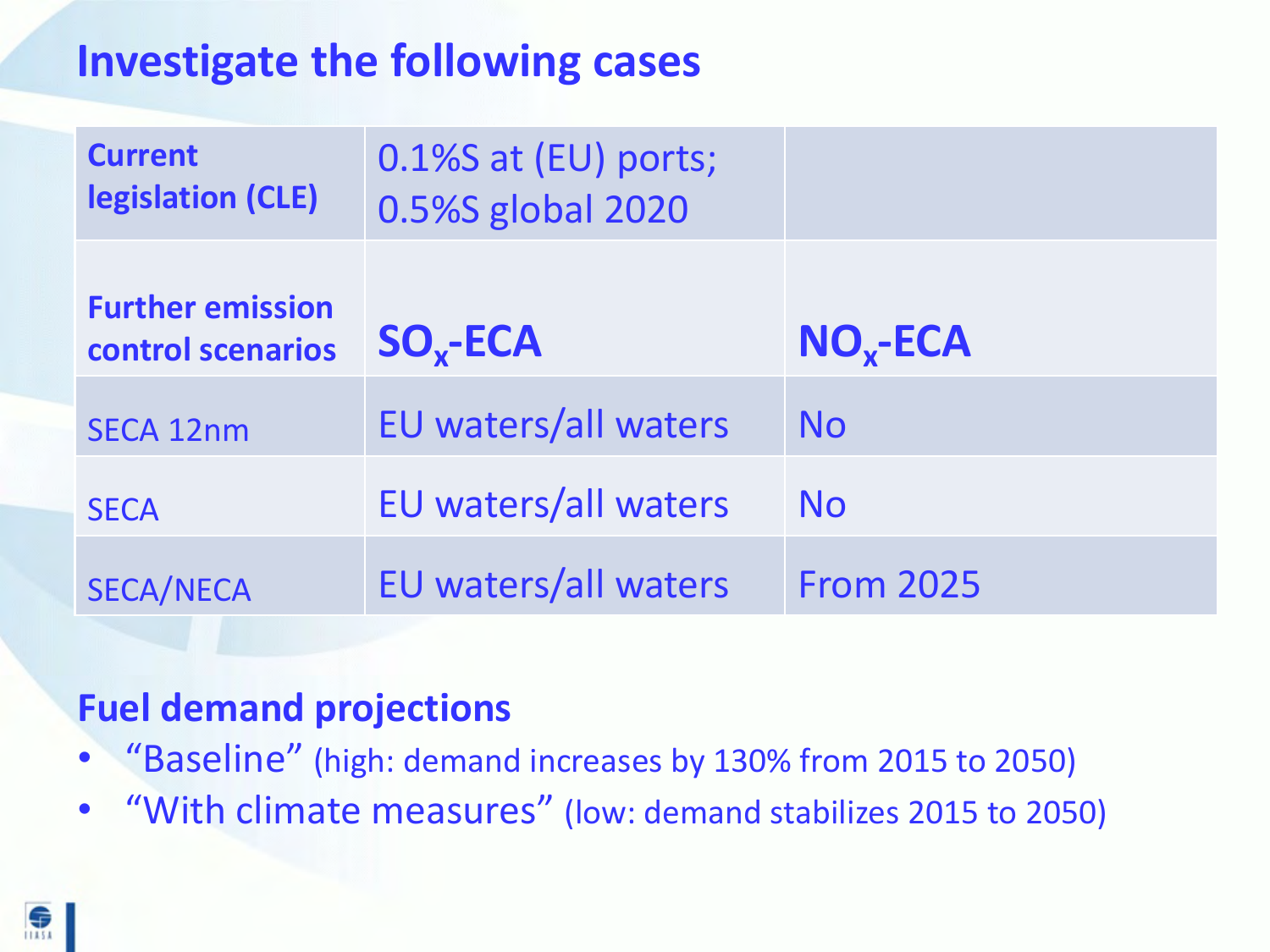#### **SO<sub>2</sub>** emissions in the Mediterranean Sea



魚

 $SO<sub>2</sub>$  emissions decrease ~80% already in 2020, could decrease another 80% when SECA imposed.

Range reflects high or low growth of ship traffic

Effectiveness depends on scope, doubles if EU and  $\frac{m_{\text{B}}}{m_{\text{B}}}\frac{m_{\text{B}}}{m_{\text{B}}}\text{.}$  non-EU act together.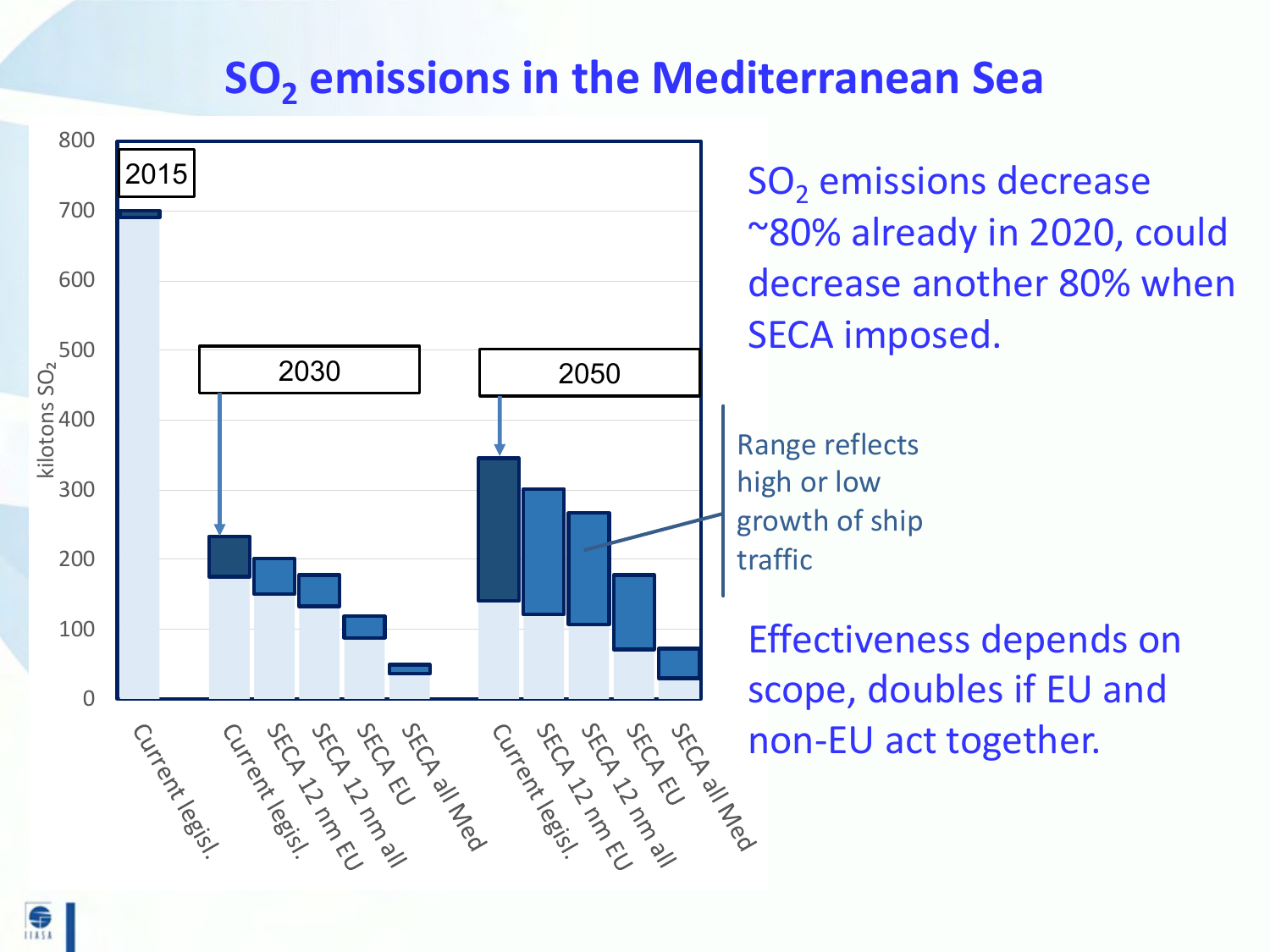#### **NOx emissions in the Mediterranean Sea**

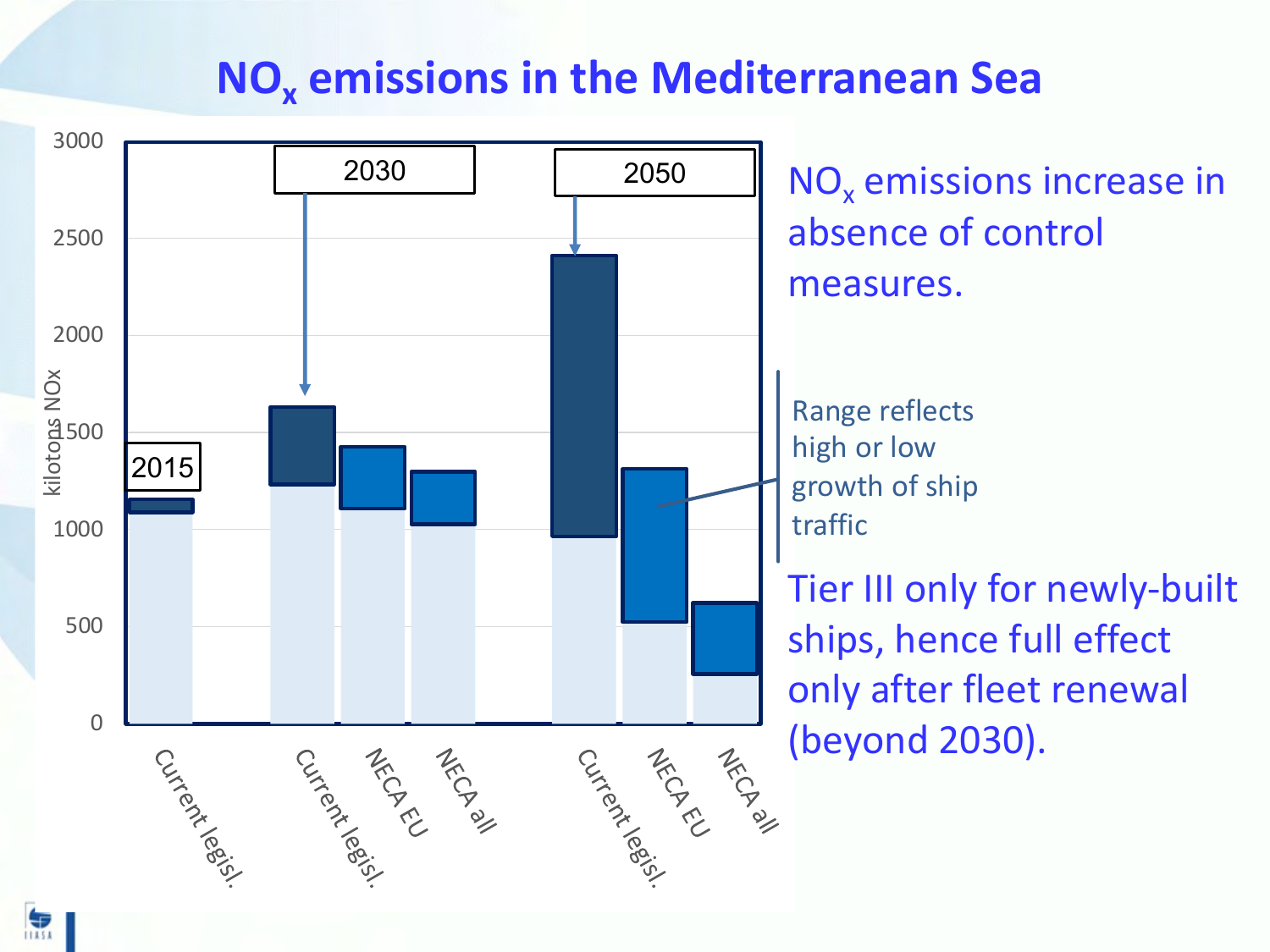# **Annual ambient PM2.5 concentration reduced by SOx- and NOx ECA in the Mediterranean in 2050**



Southern Italy, Southern Spain, Malta. Widespread reductions also further inland.

金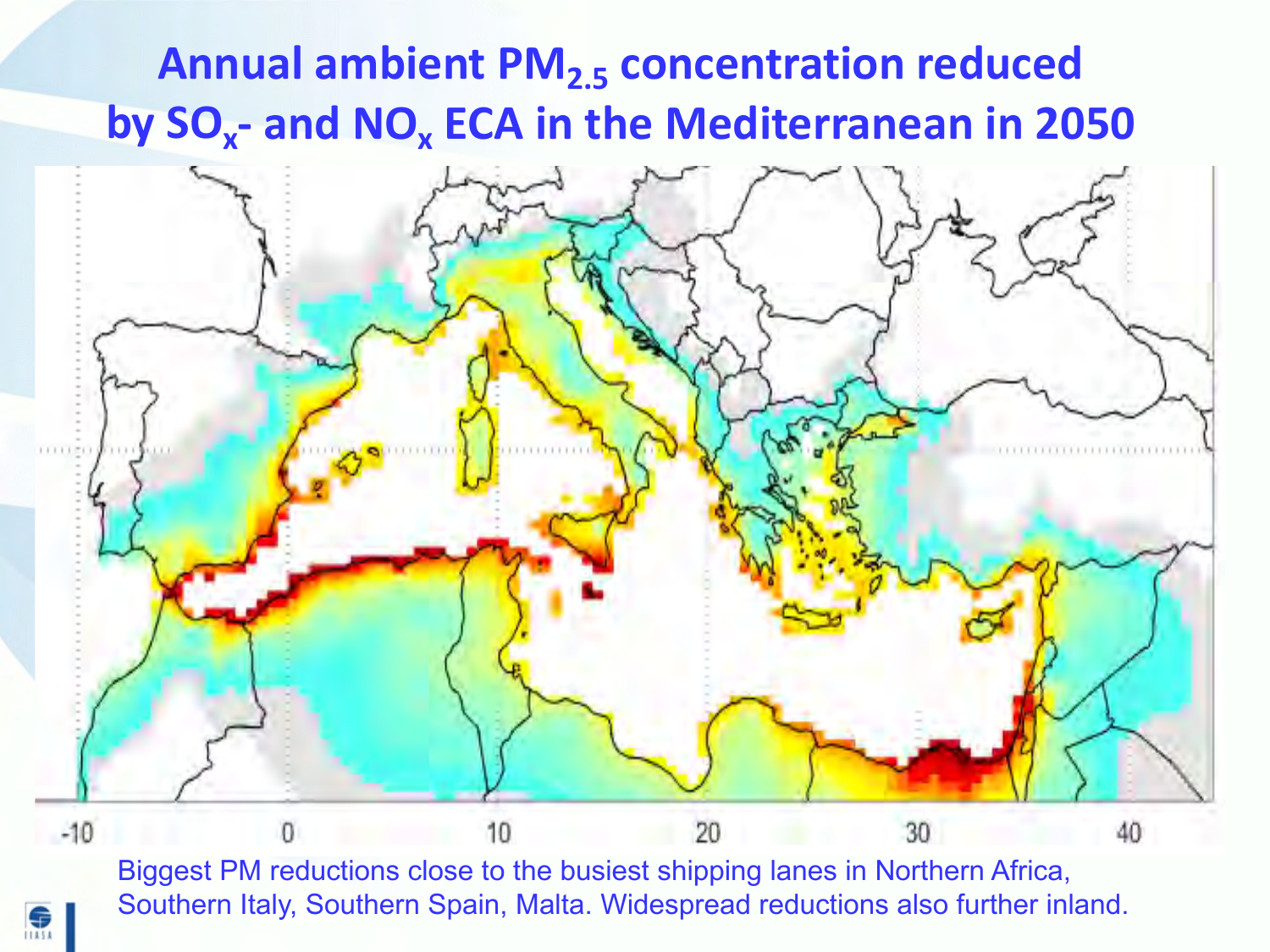# **Reduction of PM<sub>2.5</sub> concentrations in port cities from SOx- and NOx ECA in Mediterranean Sea (2050 Baseline)**

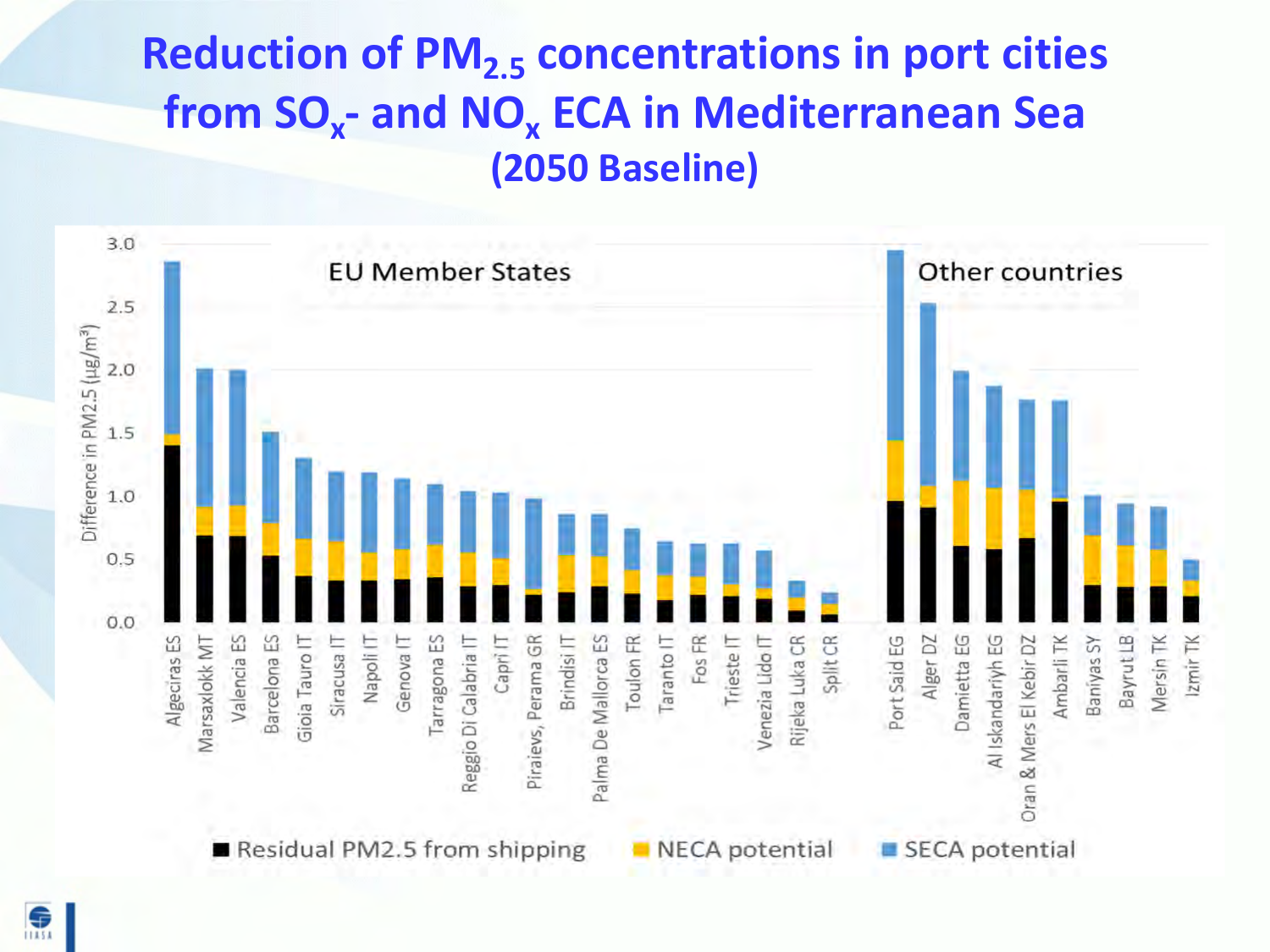#### **Avoided premature deaths due to ECA in MED (2050)**

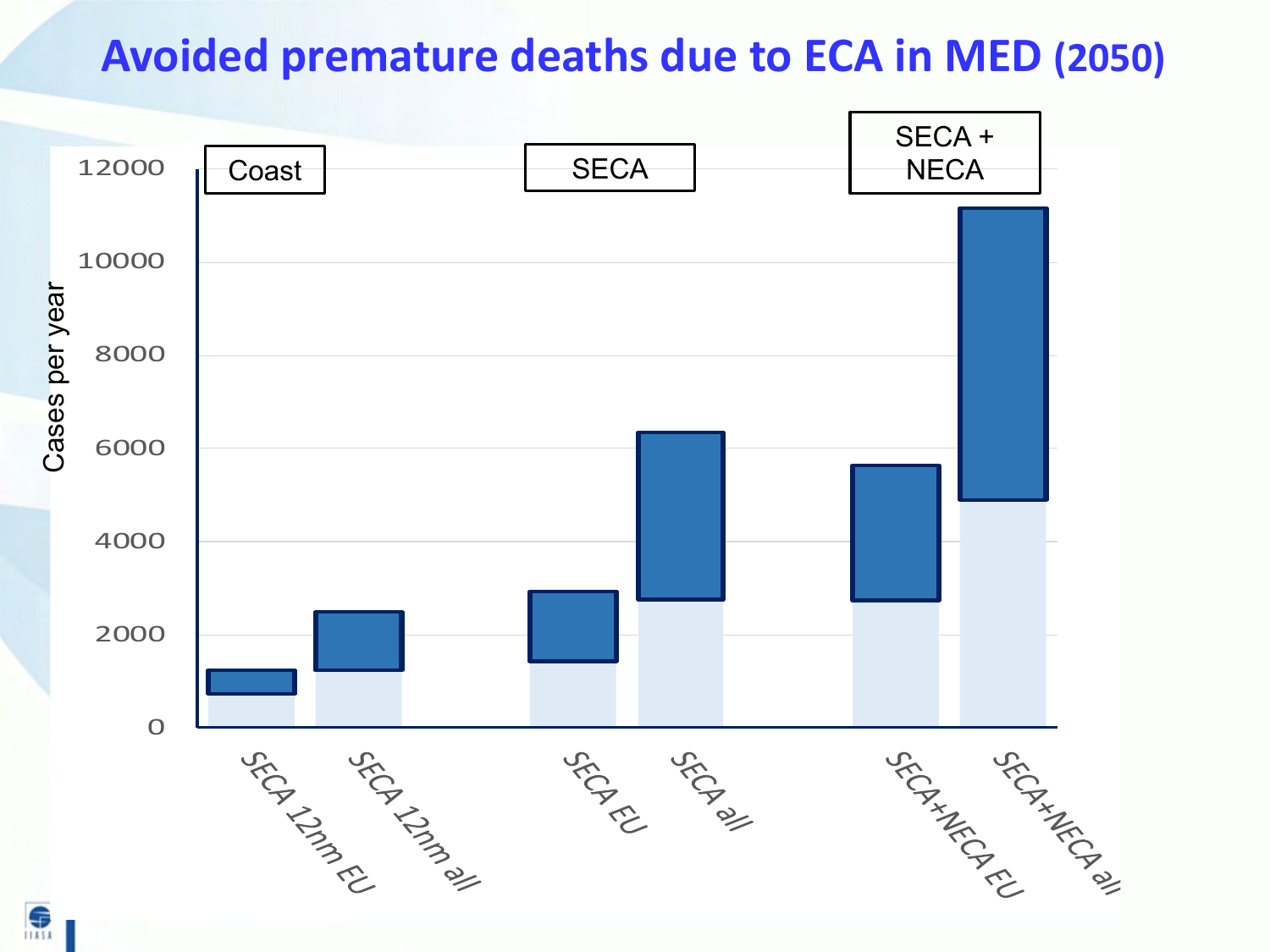# **Monetized health benefits and costs of emission controls for the Mediterranean Sea 2050 (Baseline)**



Range of benefits determined by assumed "value of life". Range of costs determined by assumed fuel price premium and scrubber utilization.

金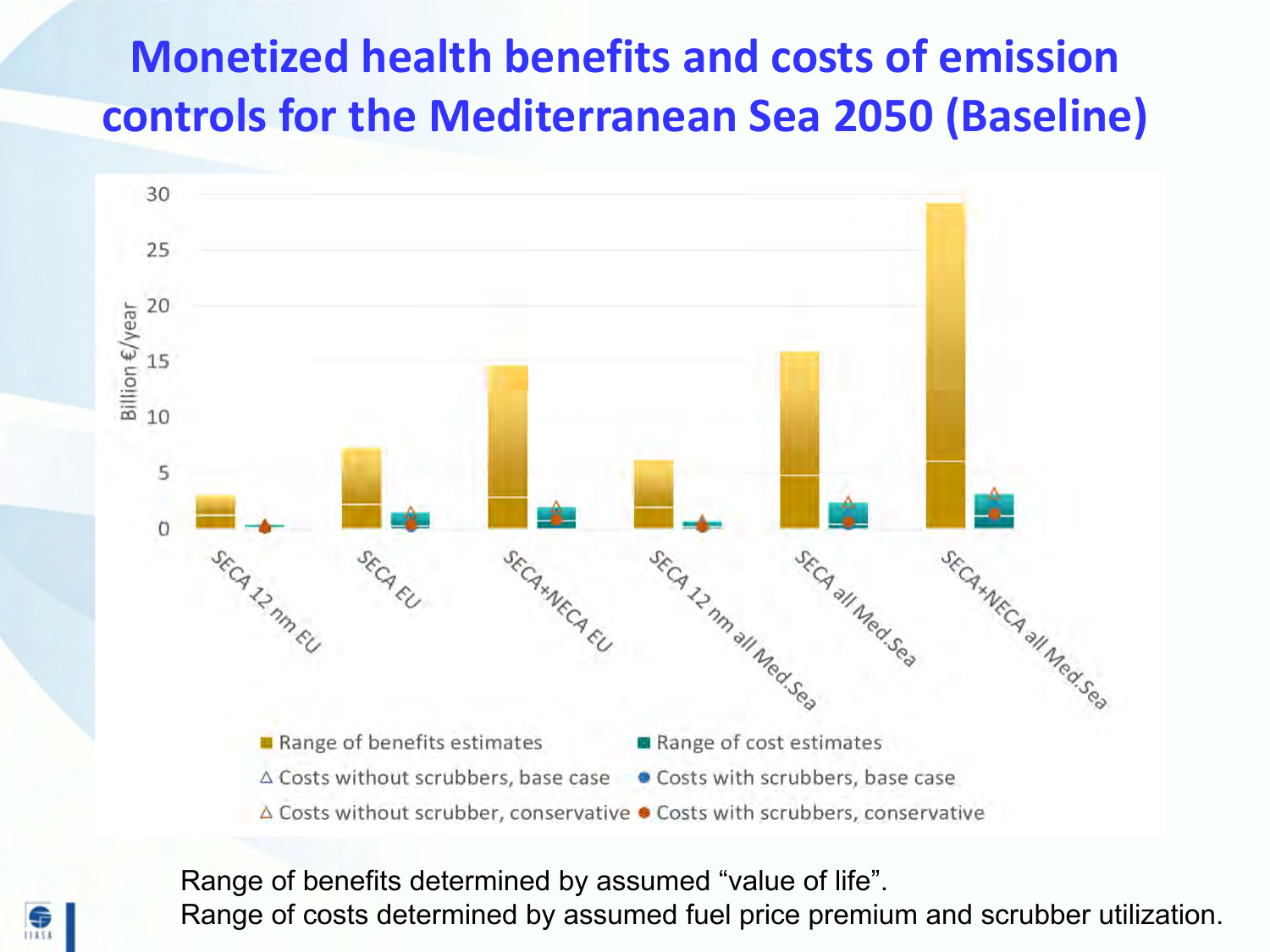# **Findings**

• SO<sub>2</sub>- and NO<sub>x</sub> ECAs in the Mediterranean Sea: - Will improve air quality by lowering ambient  $PM_{2.5}$  by 1-2  $\mu$ g/m<sup>3</sup>. - Can prevent more than 4,000 cases of premature death annually by 2030 and up to 11,000 annual cases by 2050.

- Double benefits when action of EU + non-EU coastal states aligned.
- Benefits outweigh costs by on average a factor of 7 in 2030 and a factor of 12 in 2050.
- Climate policies have significant co-benefits for air quality.